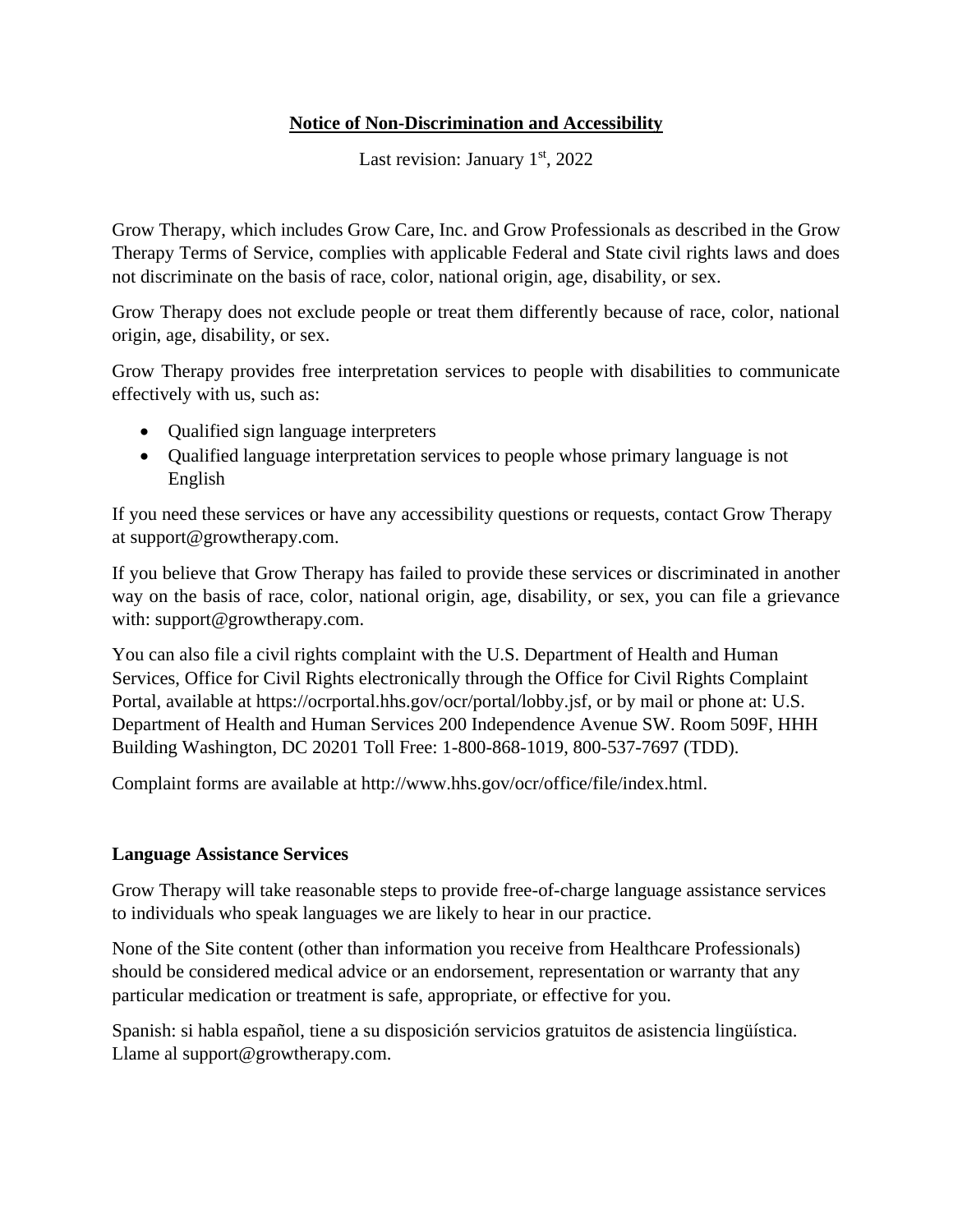Chinese: 注意:如果您使用繁體中文,您可以免費獲得語言援助服務。請致電 support@growtherapy.com.

Vietnamese: CHÚ Ý: Nếu bạn nói Tiếng Việt, có các dịch vụ hỗ trợ ngôn ngữ miễn phí dành cho bạn. Gọi số support@growtherapy.com.

Korean: 주의: 한국어를 사용하시는 경우, 언어 지원 서비스를 무료로 이용하실 수 있습니다. [support@growtherapy.com](mailto:support@growtherapy.com) 번으로 전화해 주십시오.

Tagalog: PAUNAWA: Kung nagsasalita ka ng Tagalog, maaari kang gumamit ng mga serbisyo ng tulong sa wika nang walang bayad. Tumawag sa support@growtherapy.com.

Russian: ВНИМАНИЕ: Если вы говорите на русском языке, то вам доступны бесплатные услуги перевода. Звоните support@growtherapy.com.

بالرقم اتصل .تصرفك تحت مجانية لغوية مساعدة خدمات فلديك ، اإلسبانية تتحدث كنت إذا :إسباني :Arabic support@growtherapy.com.

French Creole: ATANSYON: Si w pale Kreyòl Ayisyen, gen sèvis èd pou lang ki disponib gratis pou ou. Rele support@growtherapy.com.

French: ATTENTION : Si vous parlez français, des services d'aide linguistique vous sont proposés gratuitement. Appelez le support@growtherapy.com.

Polish: UWAGA: Jeżeli mówisz po polsku, możesz skorzystać z bezpłatnej pomocy językowej. Zadzwoń pod numer support@growtherapy.com.

Portuguese: ATENÇÃO: Se fala português, encontram-se disponíveis serviços linguísticos, grátis. Ligue para support@growtherapy.com.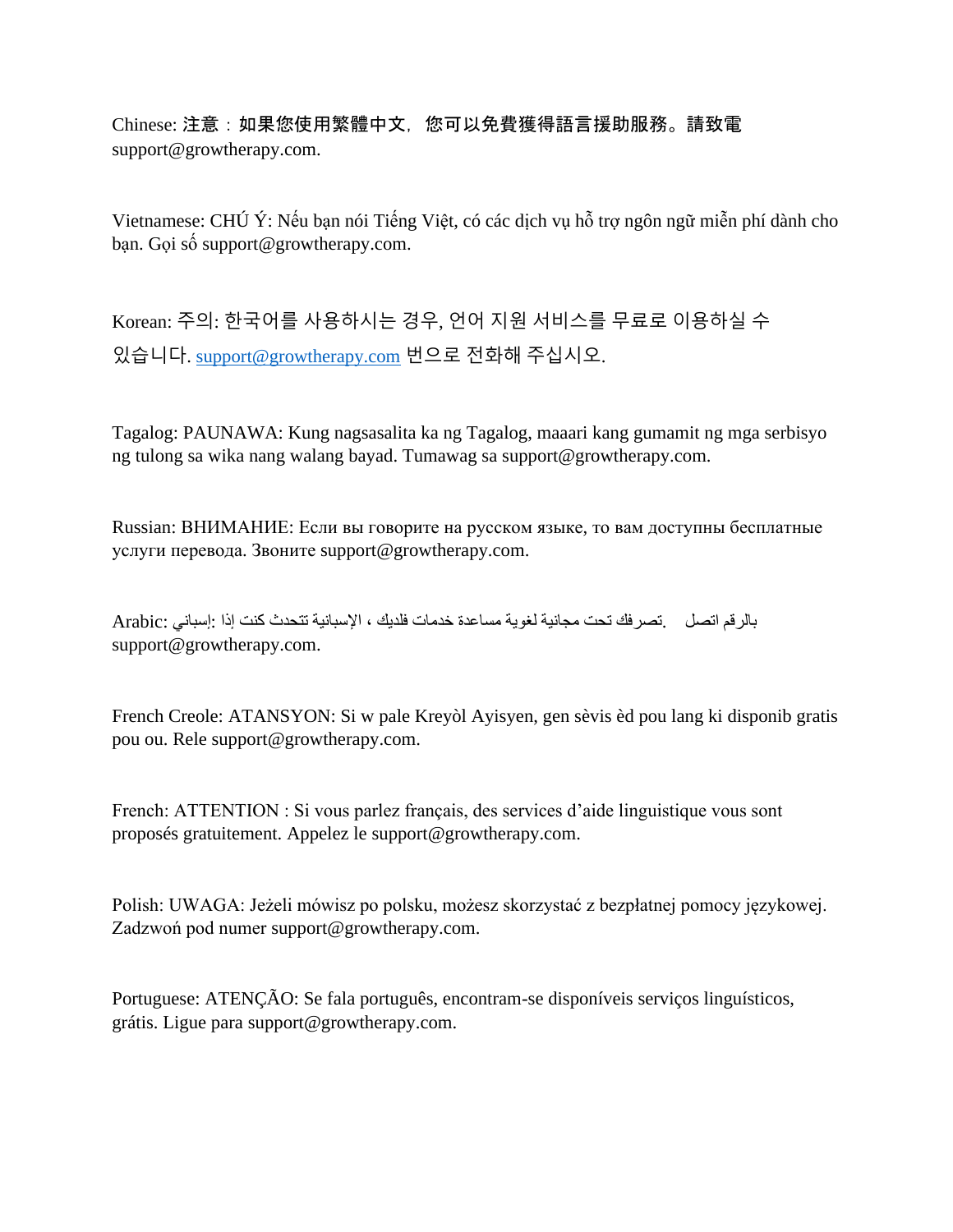Italian: ATTENZIONE: In caso la lingua parlata sia l'italiano, sono disponibili servizi di assistenza linguistica gratuiti. Chiamare il numero support@growtherapy.com.

Japanese: 注意事項:日本語を話される場合、無料の言語支援をご利用いただけます。 support@growtherapy.com まで、お電話にてご連絡ください。

توجھ :اگر بھ زبان فارسی گفتگو می کنيد، تسھيالت زبانی بصورت رايگان برای شما. .بگيريد تماس :Farsi با .باشد می ف com.growtherapy@support

Hindi: ध्यान दें: यदि आप हिंदी बोलते हैं तो आपके लिए मुफ्त में भाषा सहायता सेवाएं उपलब्ध हैं। support@growtherapy.com पर कॉल करें ।

Gujarati: સુચના: જો તમેગુજરાતી બોલતા હો, તો નન:શુલ્ક ભાષા સહાય સેવાઓ તમારા માટેઉપલબ્ધ છે. ફોન કરો support@growtherapy.com.

Hmong: LUS CEEV: Yog tias koj hais lus Hmoob, cov kev pab txog lus, muaj kev pab dawb rau koj. Hu rau support@growtherapy.com.

خبردار :اگر آپ اردو بولتے ہيں، تو آپ کو زبان کی مدد کی خدمات مفت ميں دستياب ہيں ۔ کال کريں :Urdu support@growtherapy.com.

Cambodian: ប្រយ័ត្ន៖ បើសិនជាអ្នកនិយាយ ភាសាខ្មែរ, សេវាជំនួយផ្នែកភាសា បោយមិនគិត្ឈ្ន ួល គឺអាចមានសំរារ់រំបរ ើអ្នក។ ចូ រ ទូរស័ព្ទsupport@growtherapy.com.

Punjabi: ਧਿਆਨ ਦਿਓ: ਜੇ ਤੁਸੀਂ ਪੰਜਾਬੀ ਬੋਲਦੇ ਹੋ, ਤਾਂ ਭਾਸ਼ਾ ਵਿੱਚ ਸਹਾਇਤਾ ਸੇਵਾ ਤੁਹਾਡੇ ਲਈ ਮੁਫਤ ੳਪਲਬਧ ਹੈ। [support@growtherapy.com](mailto:support@growtherapy.com) ਤੇਕਾਲ ਕਰੋ।

אויפמערקזאם :אויב איר רעדט אידיש ,זענען פארהאן פאר אייך שפראך הילף סערוויסעס פריי פון :Yiddish רופט. אפצאל. support@growtherapy.com.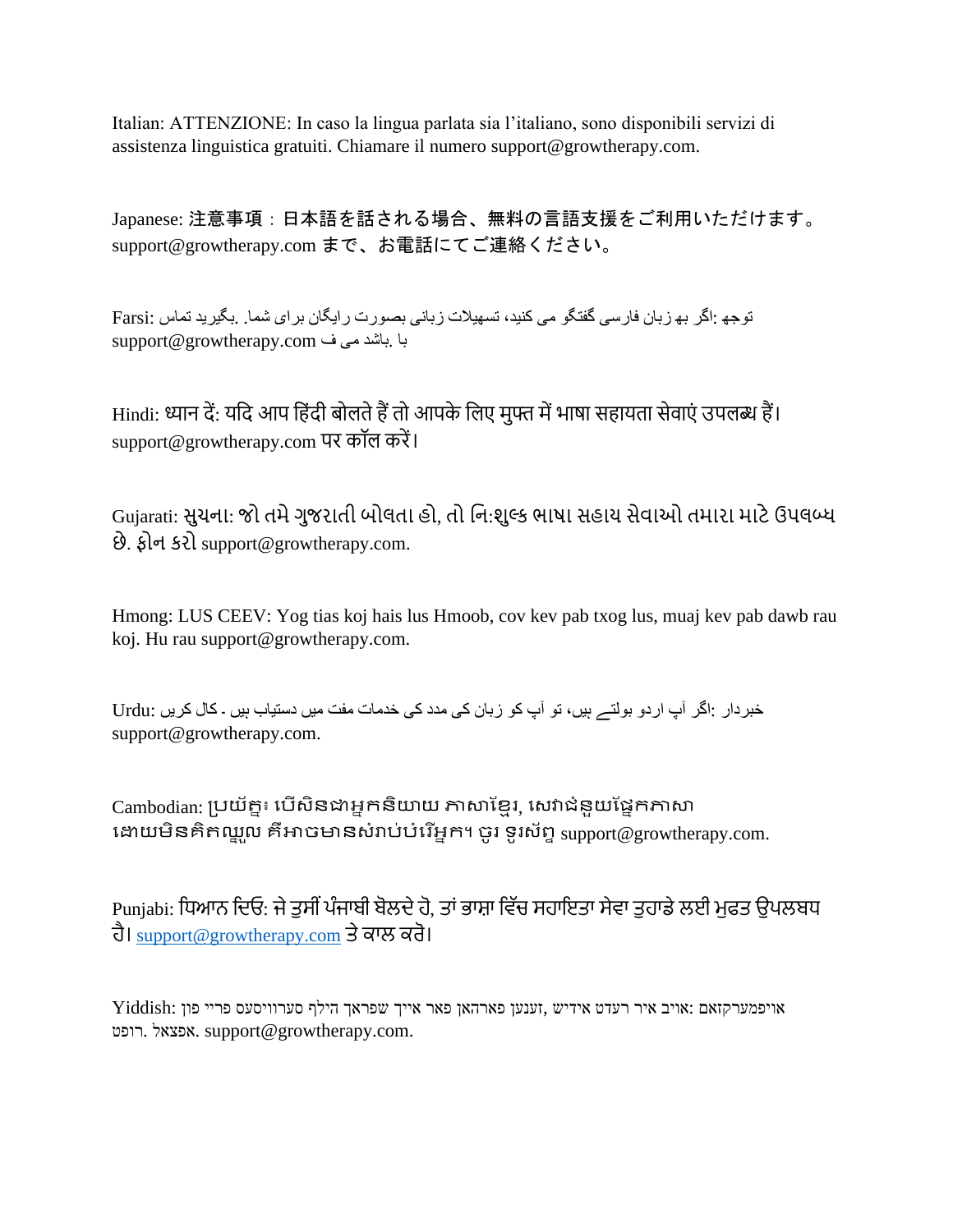Amharic: ማስታወሻ: የሚናገሩት ቋንቋ ኣማርኛ ከሆነ የትርጉም እርዳታ ድርጅቶች፣ በነጻ ሊያግዝዎት ተዘጋጀተዋል፡ ወደ ሚከተለው ቁጥር ይደውሉ support@growtherapy.com.

Thai: เรียน: ถ้าคุณพูดภาษาไทยคุณสามารถใช้บริการช่วยเหลือทางภาษาได้ฟรี โทร support@growtherapy.com.

Lao: ໂປດຊາບ: ຖ້າວ່າ ທ່ານເວົ້າພາສາ ລາວ, ການບໍລິການຊ່ວຍເຫຼືອດ້ານພາສາ, ໂດຍບໍ່ເສັງຄ່າ, ແມ່ນມີພ້ອມໃຫ້ທ່ານ. ໂທຣ  $1$ -800-997-6196 support@growtherapy.com.

Albanian: KUJDES: Nëse flitni shqip, për ju ka në dispozicion shërbime të asistencës gjuhësore, pa pagesë. Telefononi në support@growtherapy.com.

Serbo-Croatian: OBAVJEŠTENJE: Ako govorite srpsko-hrvatski, usluge jezičke pomoći dostupne su vam besplatno. Nazovite support@growtherapy.com.

Ukrainian: УВАГА! Якщо ви розмовляєте українською мовою, ви можете звернутися до безкоштовної служби мовної підтримки. Телефонуйте за номером support@growtherapy.com.

Nepali: यदि तपाइँ स्पेनी बोल्नुहुन्छ भने, तपाइँसँग तपाईंको निपटानमा नि: शुल्क भाषा सहायक सेवाहरू छन्। कल गर्नुहोस् support@growtherapy.com.

Dutch: AANDACHT: Als u nederlands spreekt, kunt u gratis gebruikmaken van de taalkundige diensten. Bel 1-800-997-6196 support@growtherapy.com.

Swahili: KUMBUKA: Ikiwa unazungumza Kiswahili, unaweza kupata, huduma za lugha, bila malipo. Piga simu support@growtherapy.com.

Indonesian: PERHATIAN: Jika Anda berbicara dalam Bahasa Indonesia, layanan bantuan bahasa akan tersedia secara gratis. Hubungi support@growtherapy.com.